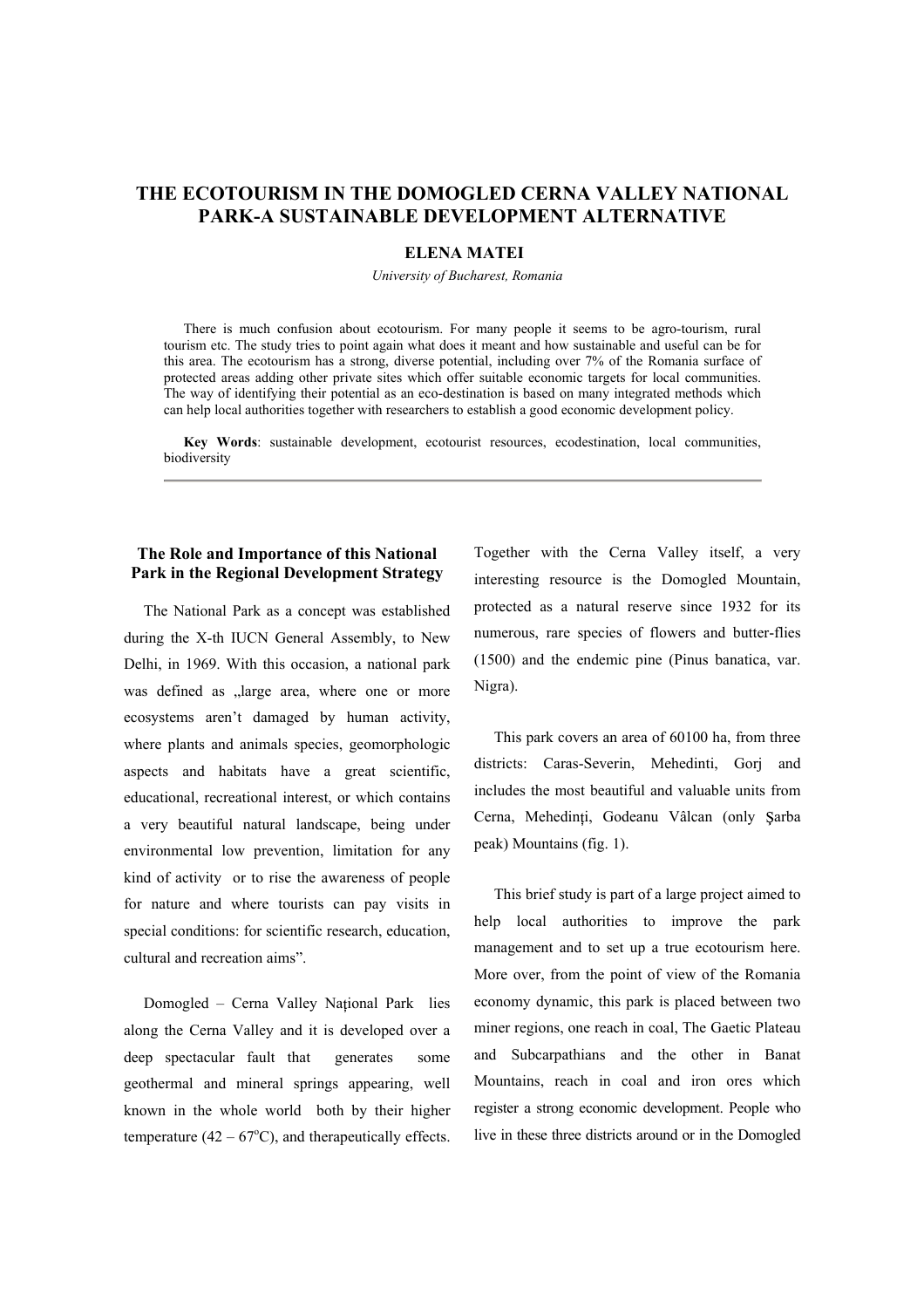- Cerna Valley National Park will have only one economic chance, tourism or better ecotourism.

Tourist resources can offer some possibilities of development, and its position in three districts can be a great opportunity for refreshment of local community's revenue, using this aggregate created by the existence of many protected area: Iron Gate Natural Park, Beusnitei Gorge National Park, Retezat National Park, Mehedinti Plateau Geopark and Semenic.



*Fig. 1. Domogled-Cerna Valley National Park* 

## **Sustainability of the Ecotouristic Resources**

## **Ecotouristic Potential**

The ecotouristic potential comprises four categories of resources: geomorphologic, hydrologic potential, flora and fauna's values and unique human elements. As the geomorphologic potential can be considered all mountains (Cerna, Mehedinți, Godeanu Vâlcan (only Şarba peak) Mountains) made by limestone with a spectacular relief of gorges: Țăsnei, Cerna and caves (Closani, Adam etc.) and Cerna Valley itself, with a landscape similar to a gorge but having the straightest line from all Romania's rivers given by fault. Hydrologic resources raise the value of the park. It includes mineral-geothermal springs which abound on the Cerna left side, lakes made by man (Priseaca), small but beautiful rivers scattered by falls.

Flora and fauna express the diversity of this park. They are available two weeks to 12 month.

Human values are different from traditions, language, food, folk costumes to the architecture of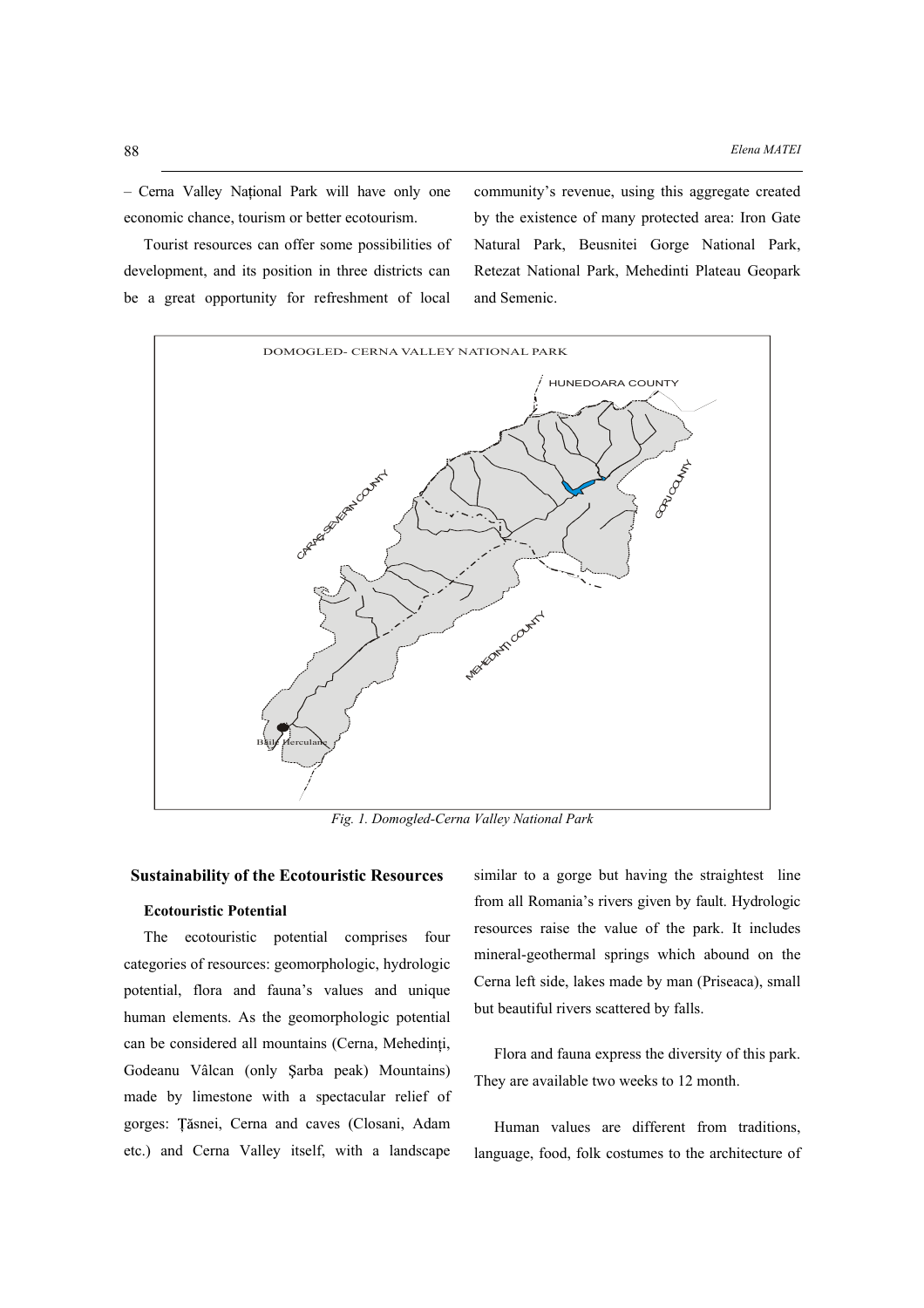houses. But the most requested are dacian mills, available all year round for tourists and breeding sheep.

All these resources are suitable for visiting 6 to 12 months in a year, excepting some biologic species (butter-flies and flowers). The most vulnerable are flora and fauna elements and the strongest are mountains and springs (Table 1.). The level of their interest for tourists starts with gorges, geothermal springs and flora and ends with mountains, lakes and fauna (questionnaire method).

| <b>Natural resource</b>     | When to visit     | vulnerability | <b>Hierarchy of tourist</b><br>motivation |
|-----------------------------|-------------------|---------------|-------------------------------------------|
| Geomorphologic potential    |                   |               |                                           |
| Mountains                   | 12 months         | less          | $2$ (IV)                                  |
| Gorges                      | 12 months         | moderate      | $1 \text{ (I)}$                           |
| Caves                       | 9 months          | moderate      | 3 (VI)                                    |
| <b>Hydrologic Potential</b> |                   |               |                                           |
| Mineral-geothermal springs  | 6 months 12       | moderate 1    | $1$ (III)                                 |
| Lakes                       | 9 months          | less          | 3(V)                                      |
| Rivers/Falls                | 9 months          | moderate      | 2(V)                                      |
| <b>Biologic Potential</b>   |                   |               |                                           |
| Flora                       | 2 weeks-12 months | High          | $1$ (II)                                  |
| Fauna                       | 8-10 months       | High          | $2$ (VII)                                 |

*Table 1. Sustainability of Ecotouristic Resources* 

#### **Diagnostic Analyze**

It is based on the SWOT analyze because of natural resources impossibility of evaluation, having different values and dimensions.

Strong aspects emphasize a diverse relief and landscape, with many sites of scientific interest and very attractive gorges (Tasnei, Corcoaiei, Turcinesei, Sturului), caves (over 400 mainly in Ciucevele Cernei), falls (Vânturătoarea in Cerna Mountain, Roșețu, the highest in Romania 120 m in 7-8 stairs), limestone walls (Herculane fault), limestone ranges (Ciucevele Cernei), erosion witness (Churces from Bulz), landscape view points. Others can be considerate the climate, very rich in negative ions together with mineral and geothermal springs which can cure many illnesses (bones, eyes, nervous, skin, pulmonary).The biological diversity, undisturbed and very pure, is a target for conservation (Vipera amodytes, wolves as animals and many plants: *Asarum europaeum, Asperula odorata, Syringa vulgaris, Cotinus coggyria, Corylus colurna, Carpinus orientalis*), and Alep pine, known as Banat Black pine name), Fig. 2.

It is closed with the other protected areas, making a large area for tourism and has the advantage of having some specific, modern and traditional facilities in Baile Herculane spa. On the other hand a PHARE program for roads (Băile Herculane-Câmpul lui Neag) is running now. The park has many possibilities to obtain energy from renewable resources (Valea lui Iovan dam) or to use folk resources (Plaiul Closanilor).

But it has many weaknesses such as: breeding animals in great number, uncontrolled movement of tourists, deforestation (Cerna - Village), a heavy traffic in the middle of the park, stopping the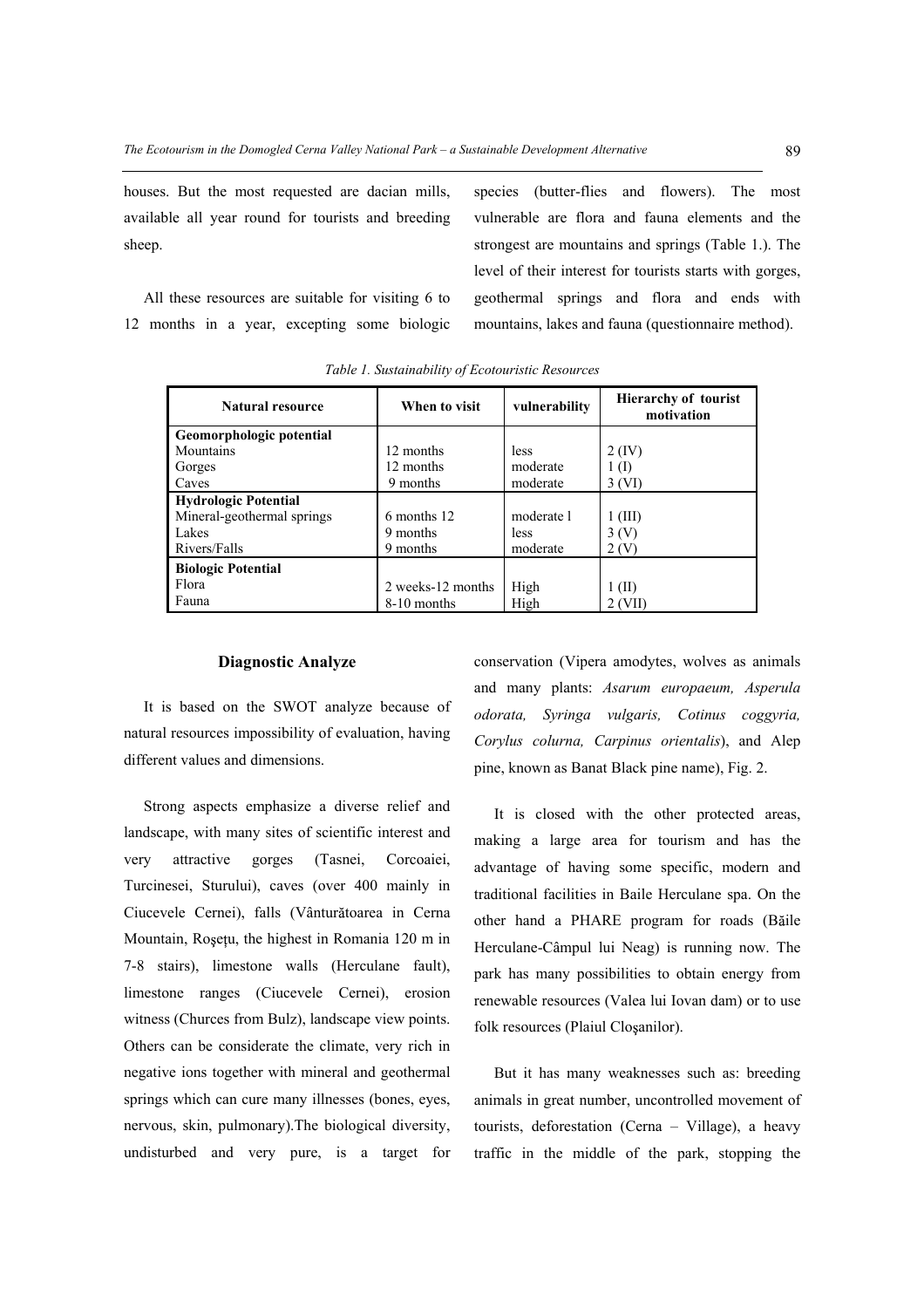migration of salmons by dams, poor publicity and less specific information or signalization. The major threats are related to the main routes which can allow a heavy traffic in the park, fluxes of tourists should be very big in weekend because of opening routes from the Petrosani basin to the south west region, the competition with the Retezat National Park as a future biosphere reserve, and the "enduro" car-contest closed to Tarcu Mountain which can bring damages through pollution in many habitats.

## **Using Some Opportunities in Protected Area Management**

Generally, a national park is established to answers both to the economy (tourism) and protection, fundamental functions having a special radial structure: integral protection zone where only scientific activities are permitted, buffer zone big as area, around the scientific reserves is organized for tourism activities, but under specific regulation, and the third, outer zone as a transfer area between settlements and the park, suitable both for tourism and different human activities. The last can ensure checking out and in for tourists, control the entrance number of people in the park, and offers food and restaurant services. It is scattered equal in area to prevent damages and to respect the capacity of support.

The integral protection zone has in the Domogled - Cerna Valley National Park 14 reserves. Some of them are: Domogled, including Domogled Peak (1104 m. high) and *Pinus nigra* var. Banatica reserve and caves; Arjana - Belareca Reserve (1511 m. high); Iardasita Forest Reserves (*Fagus silvatica*) the largest unit beech forest from Romania, Coronini Bedina with the most interesting local Cave named Adam. It can be added other caves from Mehedinti Mountain-Closani Cave, Martel Cave, Tesna Gorge Reserve Piatra Closani (1420 m high) etc. Godeanu Mountain ranges make a reserve themselves, together with many gorges (Sturului, Turcinesei, Sturului Walls). The problem of protection is under risk in Corcoaiei Gorge, situated in a village, closed to the main road.

Buffer zone contains Baile Herculane spa and other areas around reserves. Tourist infrastructure development areas, building zone should have a great importance in the strategy of the park organization and administration because regulation allows building of hotels, ecologies and restaurants just to use efficiently any corner of the park. They will play a key role to monitory the number of entrances and sustains environment through ecological facilities (clean energy, clean water, garbage recycling etc.).

#### **Several Sustainable Proposals**

They are proposed using the method of observation and questionnaire. These proposals are similar to other countries just to keep the same environmental standards and make the same education for protection and preservation to tourists. These are focus on:

- Ecologies based on solar, wind, geothermal and river energy, as in Dumbrava Motel works already;
- Ė Organizing of two entrance points: one to South and one to North, well signalized and designed;
- Ė Booking reservation before coming with less 2 weeks till one year, using internet or other reservation network from Romania and Europe etc.;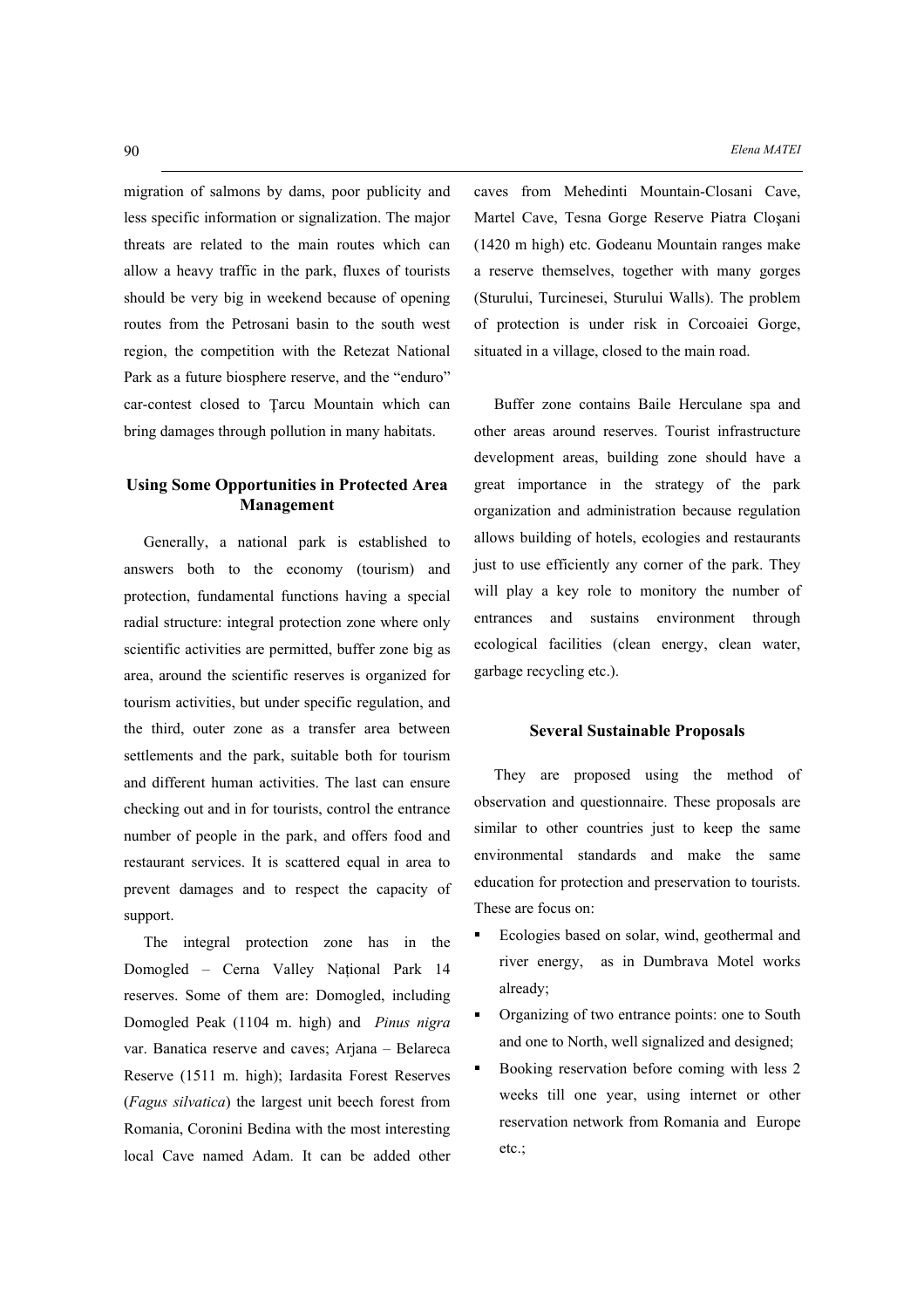- maximum number of tourists in a group will be no more than 25 persons and a good schedule for each route;
- guide assistance for each 12 tourists visiting the park,
- training staff once for three years;
- interchange information during conference, symposium, fairs, workshop implying Romanians

and other countries to learn best practice for tourism;

- involving local communities in tourist business (transport, guiding, food processing, souvenirs, photo art etc.);
- partnership an environmental programs for ř. tourist, firms, local people, schools, NGO's.



*Fig. 2. Ecotouirstic Trails in Domogld Cerna Valley National Park*